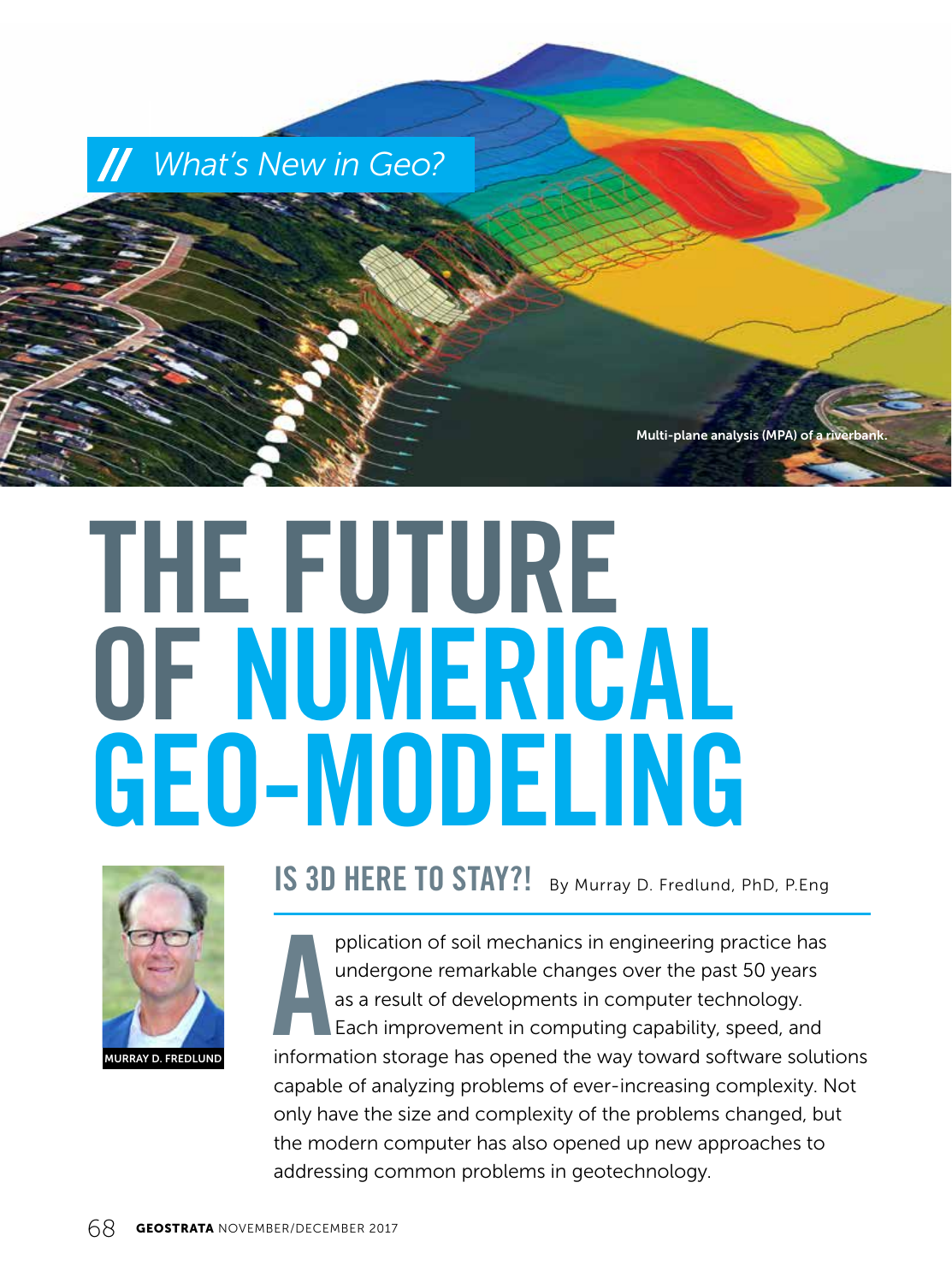Virtually every physical, flow, chemical, and thermal process associated with soils can now be simulated using a mathematical model. But exactly what is meant by a "mathematical model"? The U.S. National Research Council described it as "a replica of some real-world object or system. It is an attempt to take our understanding of the process (i.e., conceptual model) and translate it into mathematical terms." The processes associated with either single-phase or multi-phase materials in nature can be written in the form of a partial differential equation (PDE).

The PDE should embrace the physical behaviour of the material being considered in the form of a mathematical equation. The PDE can then be applied to an element of a continuum (i.e., a finite element of soil). Once the physical behaviour for one element is known, it can be applied repeatedly to the hundreds or thousands of adjacent elements of soil, thus reducing the entire continuum to the solution of a series of mathematical equations. And solving simultaneous equations is where computers shine. Today's computers have opened the way to addressing a broad spectrum of applications that were previously not thought possible.

The progression of science in any field involves focusing on specific hurdles that must be overcome in order to move the science forward. The current hurdles involve the following aspects of geotechnical numerical analysis:

- $\blacksquare$  A movement toward 3D modeling
- $\blacksquare$  Integrated hydrological and geotechnical numerical modeling
- $\blacksquare$  Soil-structure interaction
- $\blacksquare$  Large-strain analysis
- $\blacksquare$  Stability analysis improvements
- $\blacksquare$  Modeling of unsaturated soil mechanics

#### Historical Overview

Modern soil mechanics is a relatively young science, founded by Karl Terzaghi in the mid-1920s with his text *Erdbaumechanik*. Since then, changes in our understanding and application of soil mechanics have been dramatic. These advances have been made, in part, by the increased use and

sophistication of computers; their impact on the field of soil mechanics has been substantial. In fact, computers have been recognized as leading a paradigm shift in many areas of engineering practice. Readers may find it valuable to understand the changes in our analytical capabilities over the past decades before attempting to visualize possible future changes that might be on the horizon.

The historical impact of computers on soil mechanics can be appreciated by dividing the decades since the discipline's infancy into the following eras:

*1930s to 1960s –* The era of the closed-form and graphical solutions, and simple, long-hand integration.

*1960s to 1990s –* The era of the development of digital computer hardware and geotechnical software. These were the decades when the computer was first used to assist engineers in solving soil mechanics problems. Early on, the computer was applied to slope stability problems using the limit equilibrium method (LEM) of slices. The "slices" were in essence a form of soil element to which the principles of static equilibrium were applied. Using the finite element (FEM) and finite difference numerical modeling methods was also introduced into soil mechanics, along with graphic output features to help users visualize and interpret the results.

*1990s to present –* This era witnessed the solution of a wide range of PDEs, along with the development of associated finite element solvers. The introduction of algorithms to solve partial differential equations became known as "PDE solvers." These PDE solvers are the basic computing algorithms, while information entry duties are handled by a graphical user interface or text-based input file. Of particular importance was the ability of the PDE solvers to ensure convergence of highly nonlinear equations. Techniques like automatic mesh generation and adaptive mesh refinement have stabilized computations by resolving issues related to insufficient mesh density.

Advancements in recent years have focused on our ability to build 3D numerical models quickly and efficiently. While we can now solve 3D models in a reasonable time, a lengthy process is often needed to create the model. Fortunately, 3D model setup times are significantly reduced these days. Conceptual modeling packages allow access to a range of geometry-related features, such as surface intersection, the management and integration of multiple data formats, the representation of water surfaces with time, the extrusion of engineering structures across uneven landscapes, and the interpolation of sparse datasets.

> Figure 1. Tailings dam analysis using 3D limit equilibrium methods to analyze upstream and downstream stability.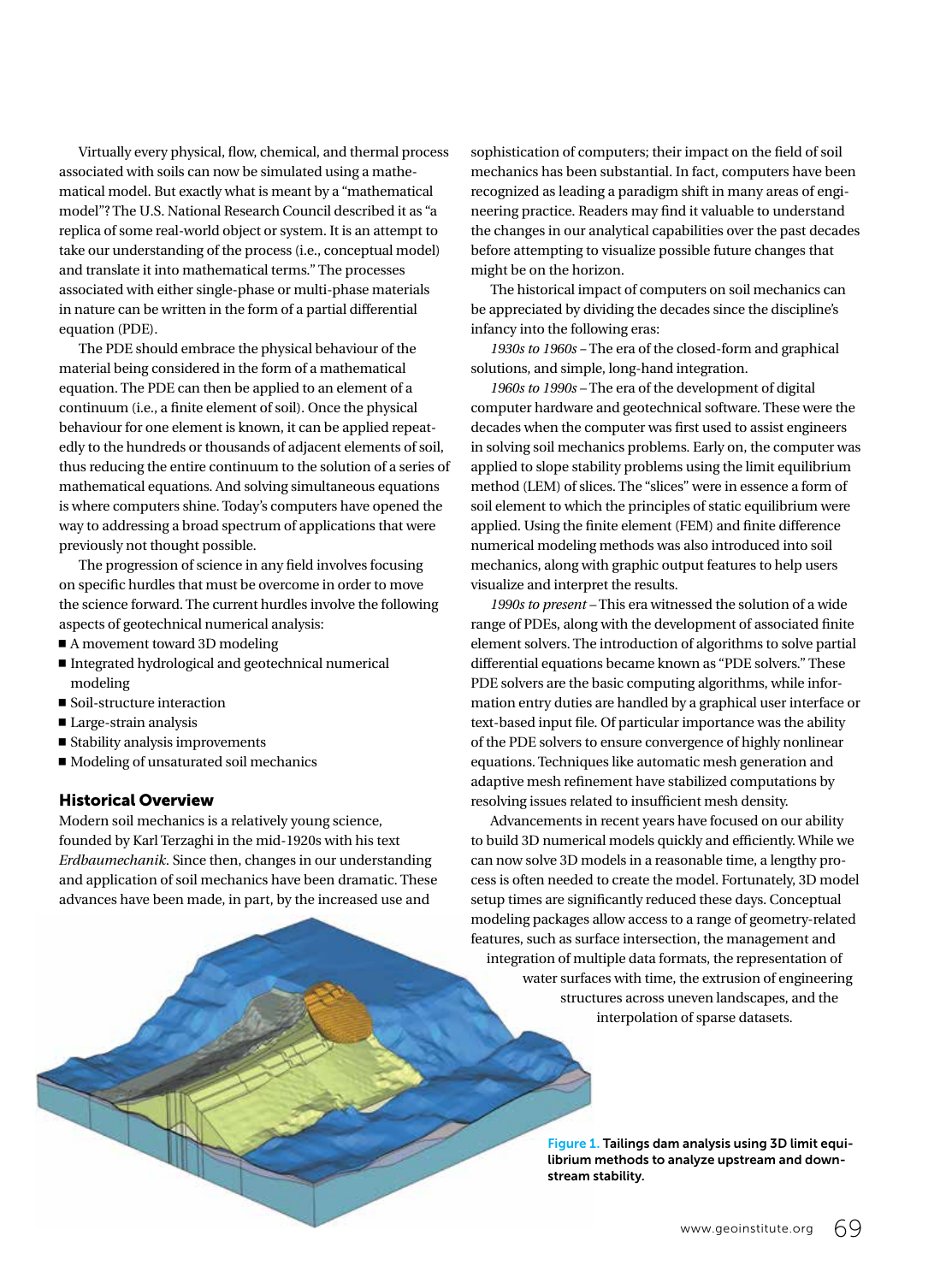# *What's New in Geo?*

#### Applications of Geo-Modeling

Geotechnical software advancements can be used to analyze embankments, retaining walls, tailings dams, heap leach operations, waste dumps, and landfills, to name a few. The broad scope of these and many other geotechnical problem solvers is made possible as a result of the modern computer's ability to handle complexity and a large amount of data (Figure 1).

For example, in order to model pollutants near the ground surface, close attention must be paid to near-groundsurface interactions of multi-phase materials. Near-surface contaminants are largely driven through the soil

system in response to the imposed weather conditions. Consequently, it's important to understand the physical processes associated with both the saturated and unsaturated portions of the soil profile. Incorporating unsaturated soil above the water table introduces substantial complexity to the analysis of soil behaviour. However, it's the ability to analyse the near-ground-surface soil conditions that lends credence to possible engineering designs.

The design of covers (e.g., store and release soil covers) is another example of a geotechnical solution that focuses on limiting the movements of contaminants into the underlying environment. Cover design requires detailed analysis of past regional climatic conditions in addition to the assessment of suitable saturated and unsaturated soil properties to use as part of the cover design. As such, compiled historical weather station information is a valuable resource for future prudent engineering designs.

#### Modeling Challenges and Solutions

#### *Challenge: Modeling Unsaturated Soils Is Complicated*

From the 1980s to present day, our understanding of unsaturated soils has grown dramatically. Over this period, there have been many national and international research conferences specifically devoted to addressing the special issues associated with applying soil mechanics principles to the unsaturated soil zone near to the ground surface.

Analysis of unsaturated zones of the soil profile brings with it some challenges. First, in most cases, the material properties of unsaturated soil are represented using nonlinear functions, which make the PDEs to be solved nonlinear as well. Additionally, the numerical modeling solutions must converge, and must do so at the correct solutions. Contributions from research in mathematics and computer science have led to the development of mesh refinement techniques that greatly assist in ensuring convergence.



Figure 2. Water balance at ground surface.

There are also complications related to the quantification of the moisture flux boundary conditions that need to be imposed at the ground surface. Moisture is always moving across the ground surface in either liquid or vapor form (Figure 2). Moisture may be coming downward in the form of precipitation or moving upward in the form of evaporation and evapotranspiration. Three primary, but independent processes combine to produce an ever-changing "net moisture flux" at the ground surface. It is this "net moisture flux" that forms the boundary condition needed for modeling.

Data collected at weather stations provides the basic information required to assess each of the components of ground surface moisture flux. Total daily precipitation is recorded using rain and snow gauges. More frequent collection of rainfall intensity assists in the evaluation of possible runoff. Actual evaporation from the ground surface is the most challenging component to quantify; however, significant strides have been made in performing these calculations. Net infiltration is equal to precipitation minus evaporation (and evapotranspiration) and runoff.

#### *Challenge: Ease-of-Use*

The focus of much development in the past few years has been on reducing the numerical modeling times required. 3D slope stability is a good example of this. The methods for performing 3D stability analysis have been around for decades, but have not gained popular use until recently. That's because recent software advances have reduced the 3D numerical modeling time such that a 3D model can be set up in minutes or hours, and is therefore easy to perform in a consulting environment.

The downside of these simplified user interfaces is that the numerical modeling engineer doesn't need to understand the physics or limitations of the numerical model being utilized. Common sense and professional judgement must always form the context of a numerical modeling effort. A simple-to-complex numerical modeling approach is always recommended.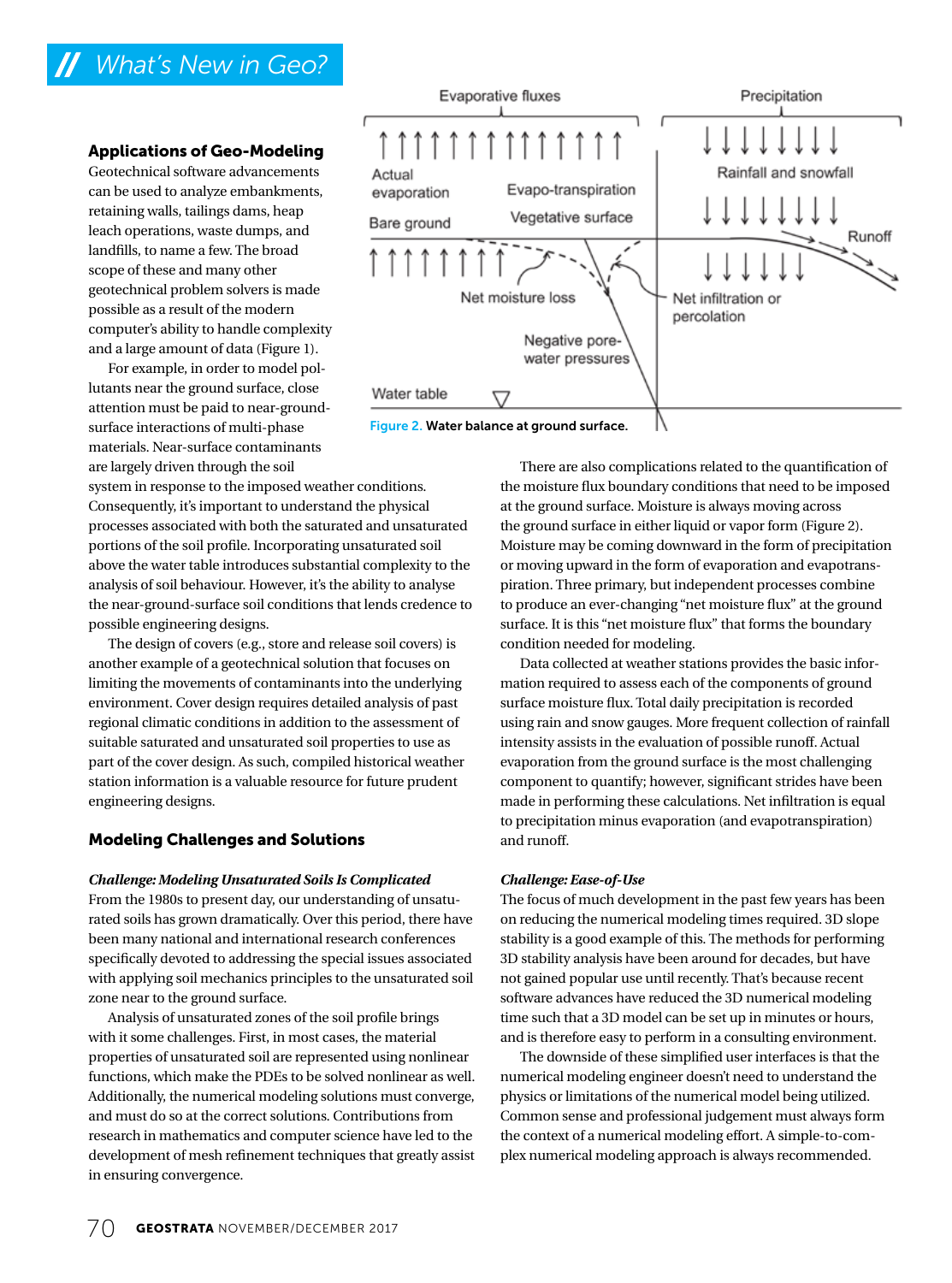#### *Challenge: 3D Models Are Time Consuming*

The real world is described in terms of three Cartesian coordinate directions; however, it's possible to solve some engineering problems using a 1D or 2D numerical model. 3D numerical modeling was initially avoided because the numerical solvers were too slow. Since about 2008, greatly improved computer speeds and parallelization (i.e., solving large problems by dividing them into smaller ones that can then be solved at the same time) have allowed for solutions for extremely large models on laptops. There's now very little restriction in the solution times.

A second difficulty of 3D modeling involves the creation of a model that is suitably meshed and correctly represents the intersection of 3D features, such as a dam, and the 3D ground surface. This challenge is made even more difficult when groundwater is in the model. This limitation has been largely overcome with the creation of geometry conceptual model-building software. Conceptual model-building software focuses on a correct definition of the 3D geometry of a site at a reasonable accuracy such that the geometry is well-defined and all surface punch-outs are properly represented. 3D models can now be extruded from 2D cross sections or created from raw data in minutes or hours. The geotechnical engineer is now tasked with creating a 3D site model based on the assemblage of CAD designs, topography, and borehole data. Figure 3. Integration of 3D

With these advanced, the paradigm for the modeling of a site has changed from the engineer requesting a few 2D planes from the CAD department for analysis to 1) building a comprehensive, 3D site conceptual geometry model, and 2) analyzing any set of 2D sections or 3D regions of the site with ease.

Conceptual models can form the basis of either spatially varying 2D slices or full 3D numerical models for slope stability, groundwater seepage, or stress/deformation numerical models (Figure 3). Once the 3D model is created, it may be analyzed through use of many hundreds of 2D slices. This process provides a more spatially representative picture of the stability of a site (Figure 4). Thus the time required for proper engineering design can be reduced and the quality of the design improved.

Such integration allows for simultaneous hydrological and geotechnical stability modeling. It also significantly reduces the geotechnical numerical modeling design time, as costly iterations between geotechnical analysts and CAD operators can be avoided.

#### Trends in Geo-Modeling

Trends in geotechnical numerical modeling over the next few years will be:

- $\blacksquare$  A movement toward 3D modeling
- $\blacksquare$  Integrated hydrological and geotechnical numerical modeling
- $\blacksquare$  Soil-structure interaction
- Large-strain analysis

numerical modeling based on a common geotechnical site conceptual model.

- $\blacksquare$  Stability analysis improvements
- $\blacksquare$  Modeling of unsaturated soil mechanics portion

D Multi-Plane Slope Stability Analysis

> 1D/2D/3D Groundwate Seepage Analysis

Slope Stability Analysis<br>of 2D Slices

#### *Movement toward 3D*

Two-dimensional numerical modeling is becoming more common in geotechnical engineering. Geotechnical engineers are beginning to realize that the numerical modeling of slope stability in 2D is often a poor representation of real-world conditions. 3D factors of safety are usually higher than 2D, but offer a more accurate factor of safety than a 2D analysis. Resistance to 3D numerical modeling has centered around the added time investment required; however, this additional effort has been reduced through the advancement of software tools.

A common thought is that a 3D analysis requires additional site exploration. But keep in mind that there are three aspects that make a 3D stability analysis different than a 2D analysis: 1) the shape of the slip surface, 2) the difference in topography, and 3) changes in stratigraphy, all across the third dimension. It must be realized that a 3D stability analysis can easily determine the difference that the first two items make in the analysis with no additional site investigation. The site investigation only influences the ability to more accurately assess the influence of stratigraphy in 3D. The influence of topography and slip surface shape can easily be determined with a 3D analysis, and therefore the true factor of safety can be approached.

#### *Integrated Hydrological and Geotechnical Numerical Modeling*

Many papers have been published related to the integration of hydrological regional groundwater models and related geotechnical slope stability models. It can be difficult to move the pore-water pressures from one numerical modeling package to another. Many consulting firms now have specialists in geotechnical and hydrological disciplines, which makes